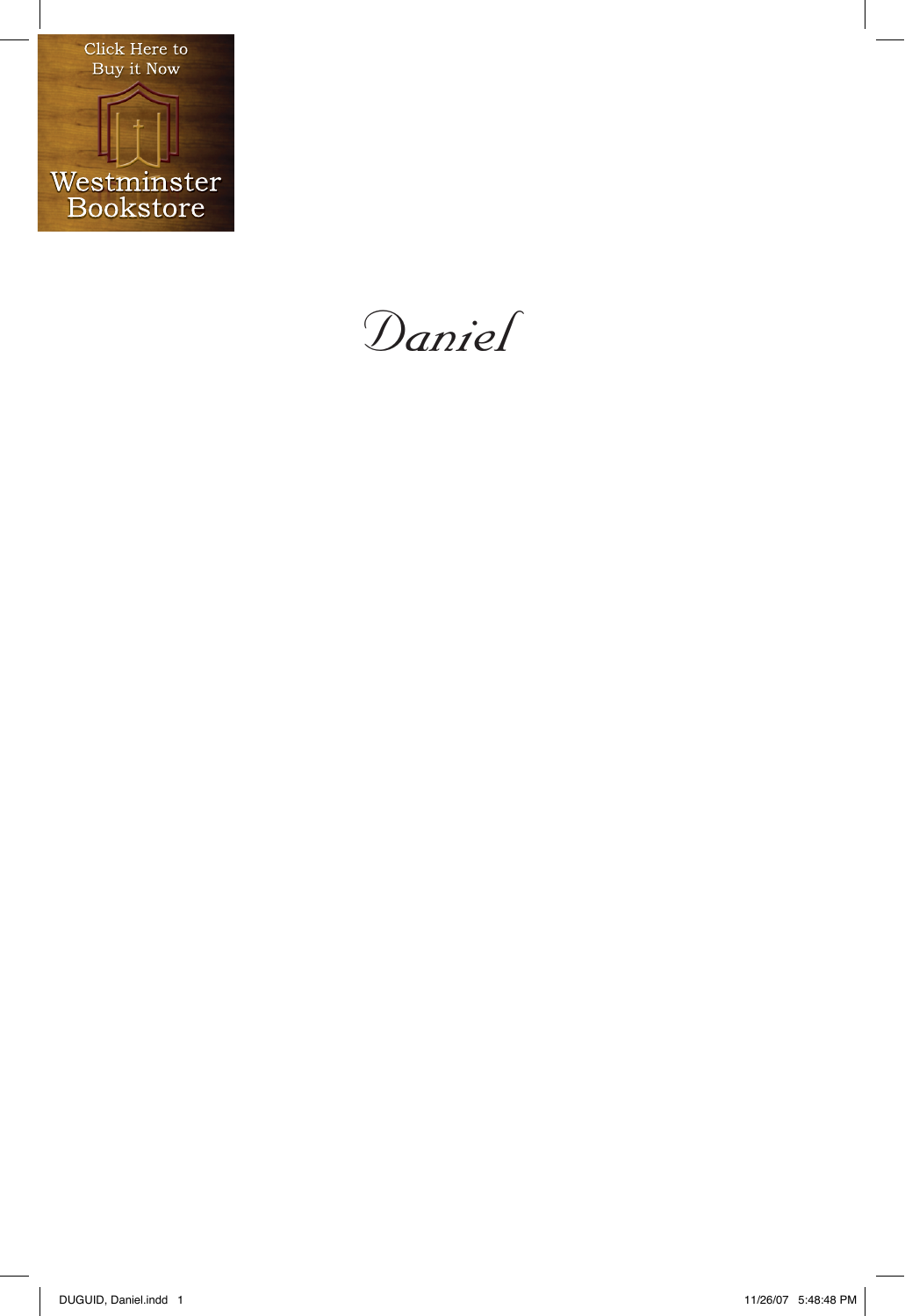### REFORMED EXPOSITORY COMMENTARY

#### *A Series*

*Series Editors*

Richard D. Phillips Philip Graham Ryken

*Testament Editors*

Iain M. Duguid, Old Testament Daniel M. Doriani, New Testament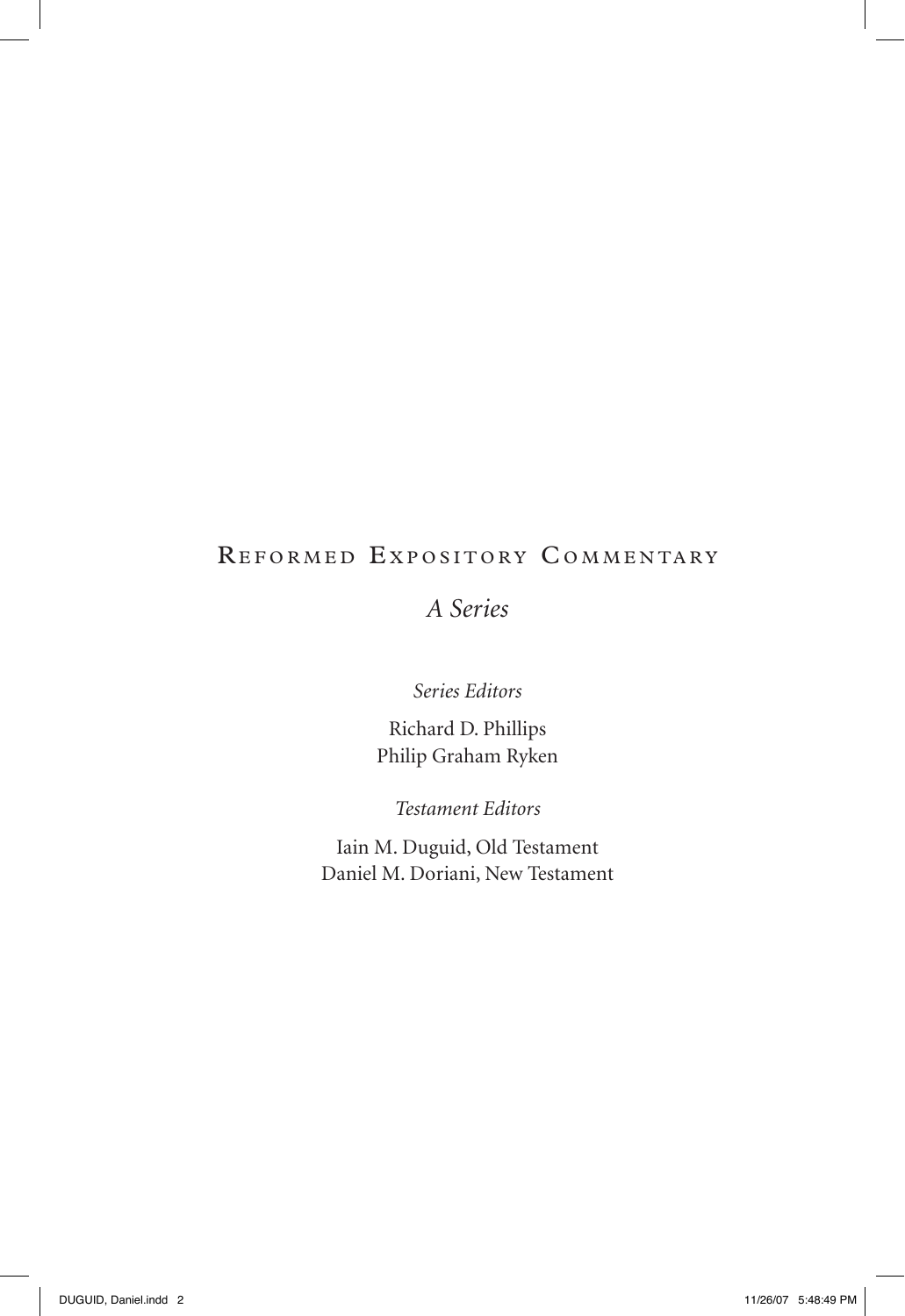*Daniel*

### IAIN M. DUGUID

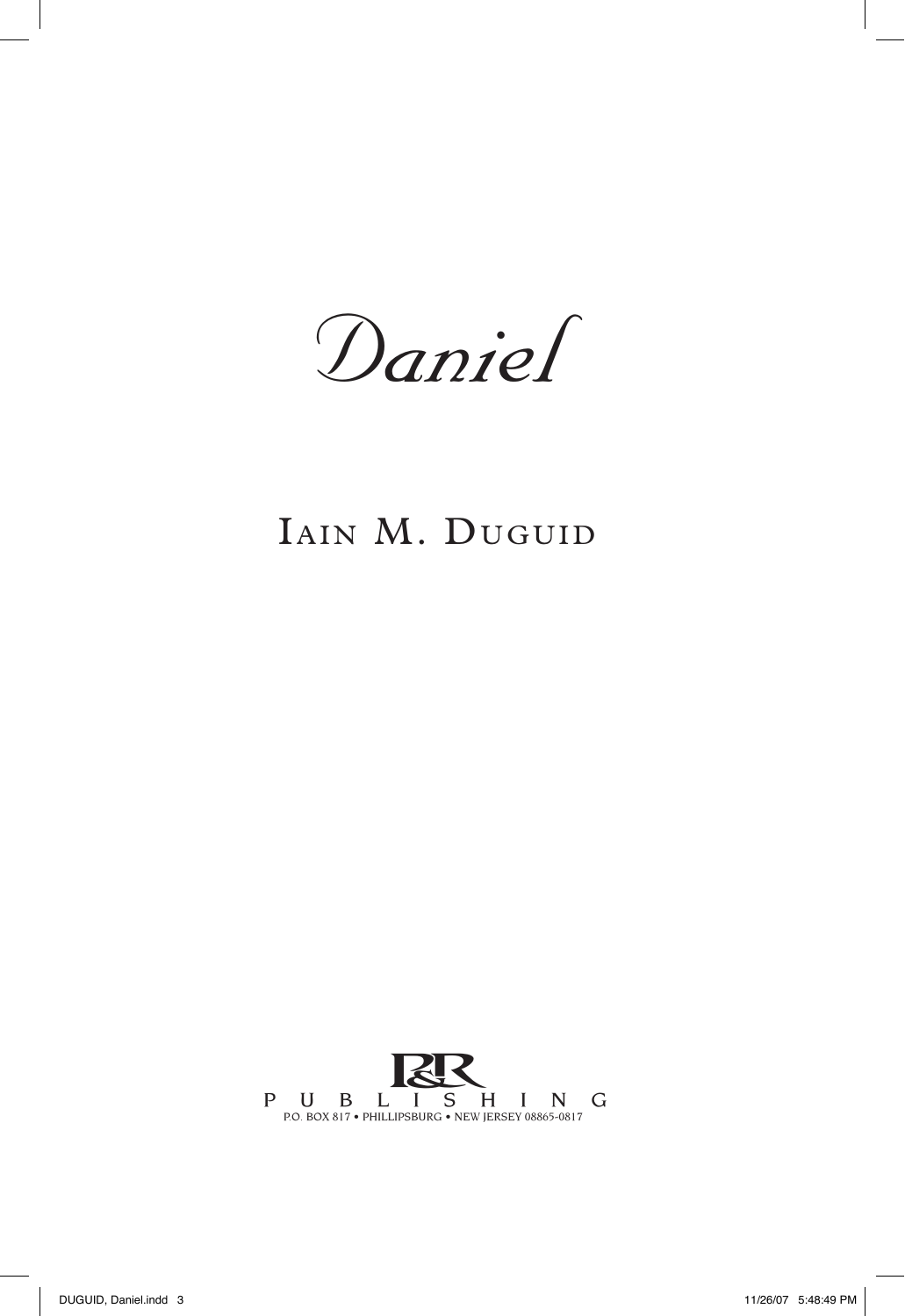© 2008 by Iain M. Duguid

All rights reserved. No part of this book may be reproduced, stored in a retrieval system, or transmitted in any form or by any means—electronic, mechanical, photocopy, recording, or otherwise—except for brief quotations for the purpose of review or comment, without the prior permission of the publisher, P&R Publishing Company, P.O. Box 817, Phillipsburg, New Jersey 08865-0817.

Unless otherwise indicated, Scripture quotations are from the HOLY BIBLE, NEW INTER-NATIONAL VERSION®. NIV®. Copyright © 1973, 1978, 1984 by International Bible Society. Used by permission of Zondervan Publishing House. All rights reserved.

Italics within Scripture quotations indicate emphasis added.

*Page design by Lakeside Design Plus*

Printed in the United States of America

#### **Library of Congress Cataloging-in-Publication Data**

Duguid, Iain M. Daniel / Iain M. Duguid. p. cm. — (Reformed expository commentary) Includes bibliographical references and indexes. ISBN-13: 978-1-59638-068-4 (cloth) 1. Bible. O.T. Daniel—Commentaries. I. Title. BS1555.53.D84 2008 224'.5077—dc22

2007028713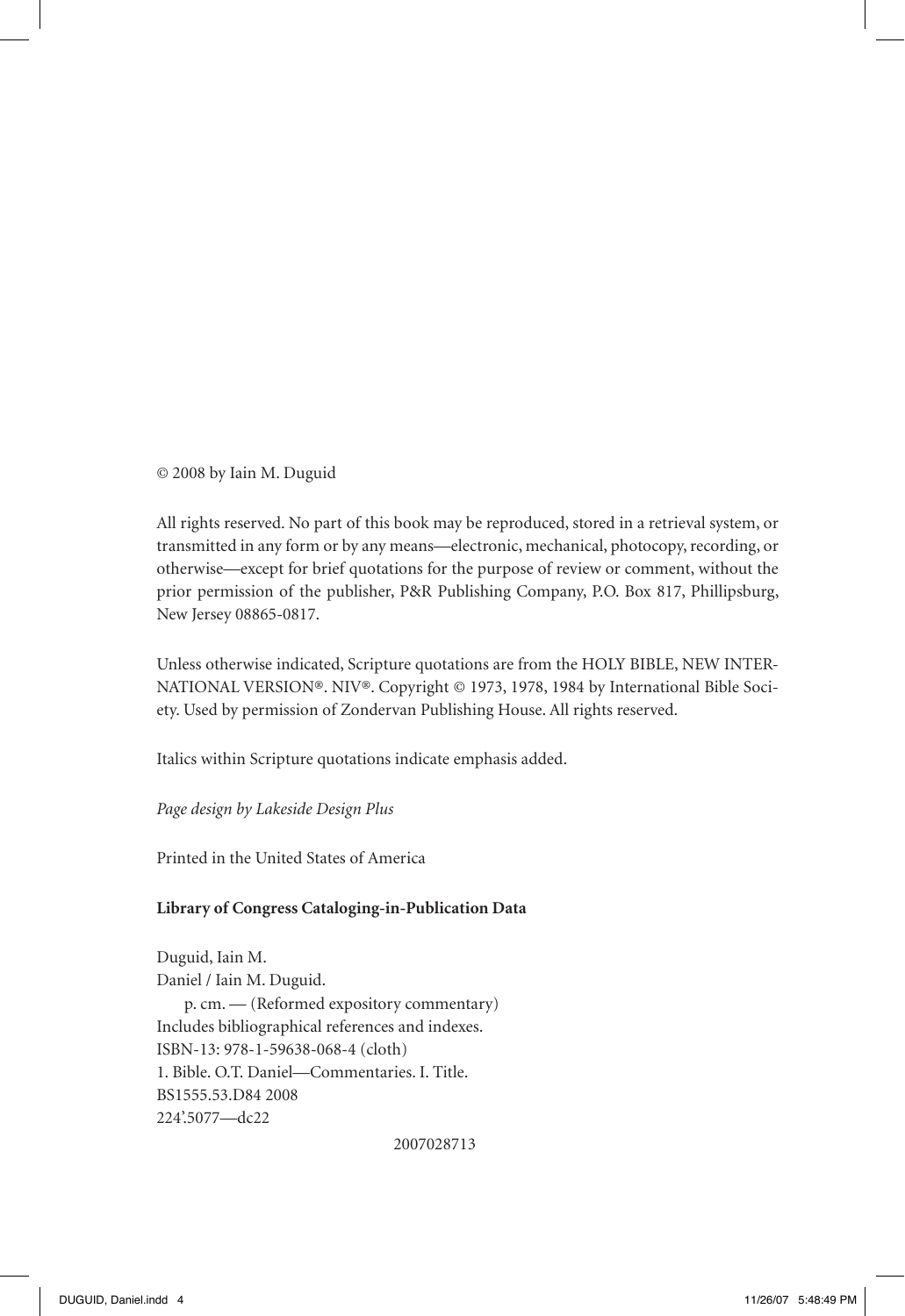*To Ken & Yoori Han, Faithful fellow-laborers in the service of the gospel*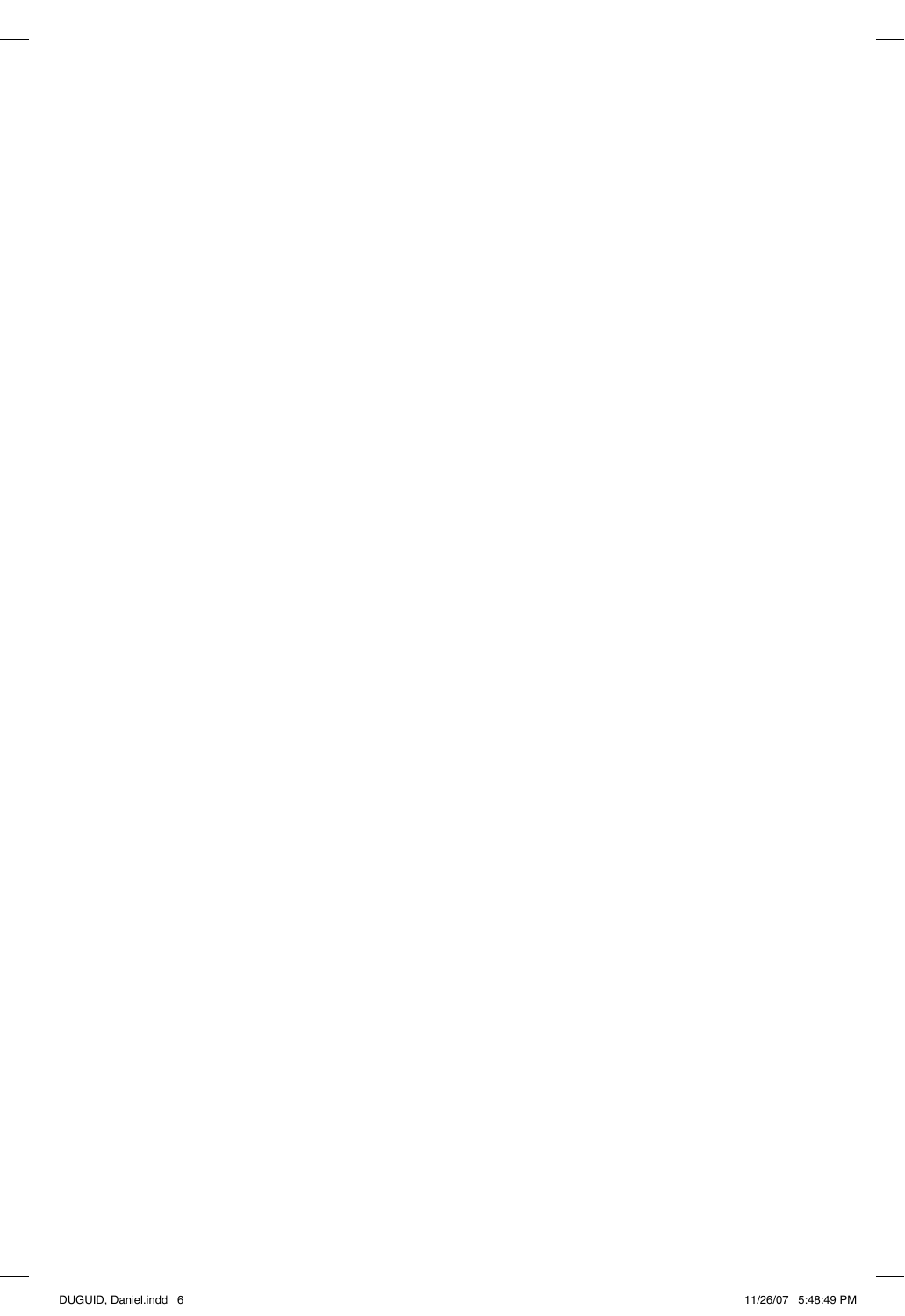## CONTENTS

Series Introduction ix Preface xiii

- 1. When the World Does Its Worst (1:1–21) 3
- 2. Interesting Times (2:1–23) 17
- 3. Gone with the Wind (2:24–49) 31
- 4. Through the Fire (3:1–30) 45
- 5. The Fall and Rise of Nebuchadnezzar (4:1–37) 61
- 6. Weighed and Found Wanting (5:1–31) 77
- 7. In the Angel's Den (6:1–28) 90
- 8. The Triumph of the Son of Man (7:1–28) 105
- 9. Living in the Valley of Darkness (8:1–26) 122
- 10. How to Wait for God (8:27) 136
- 11. Praying in the Darkness (9:1–19) 148
- 12. Hope in the Darkness (9:20–27) 161
- 13. Prepared for Battle (10:1–11:1) 176
- 14. Wars and Rumors of Wars (11:2–12:3) 191
- 15. How Long Will I Be Broken? (12:4–13) 209

Index of Scripture 225 Index of Subjects and Names 231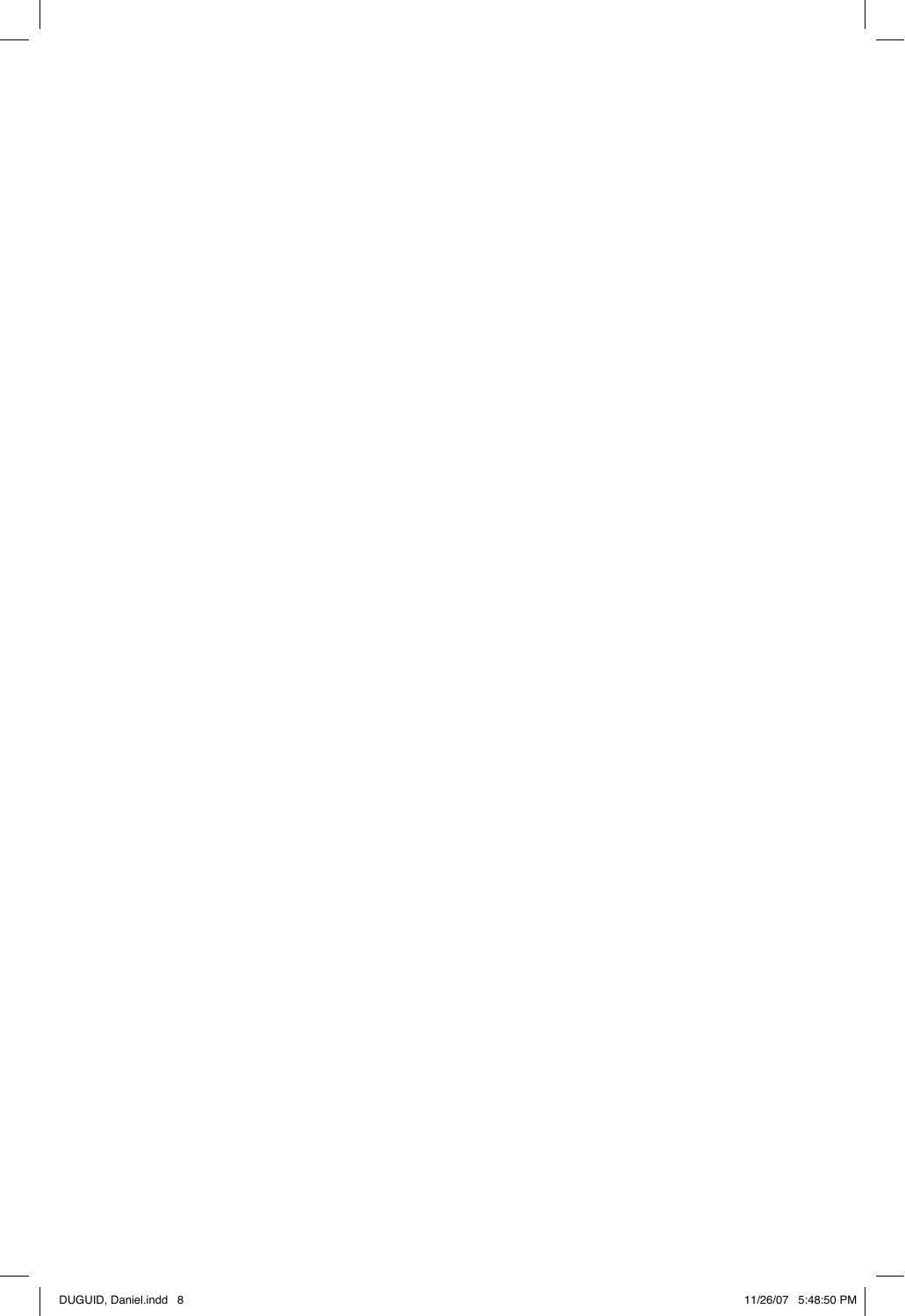## SERIES INTRODUCTION

In every generation there is a fresh need for the faithful exposition of God's Word in the church. At the same time, the church must constantly do the work of theology: reflecting on the teaching of Scripture, confessing its doctrines of the Christian faith, and applying them to contemporary culture. We believe that these two tasks—the expositional and the theological—are interdependent. Our doctrine must derive from the biblical text, and our understanding of any particular passage of Scripture must arise from the doctrine taught in Scripture as a whole.

We further believe that these interdependent tasks of biblical exposition and theological reflection are best undertaken in the church, and most specifically in the pulpits of the church. This is all the more true since the study of Scripture properly results in doxology and praxis—that is, in praise to God and practical application in the lives of believers. In pursuit of these ends, we are pleased to present the Reformed Expository Commentary as a fresh exposition of Scripture for our generation in the church. We hope and pray that pastors, teachers, Bible study leaders, and many others will find this series to be a faithful, inspiring, and useful resource for the study of God's infallible, inerrant Word.

The Reformed Expository Commentary has four fundamental commitments. First, these commentaries aim to be *biblical*, presenting a comprehensive exposition characterized by careful attention to the details of the text. They are not exegetical commentaries—commenting word by word or even verse by verse—but integrated expositions of whole passages of Scripture. Each commentary will thus present a sequential, systematic treatment of an entire book of the Bible, passage by passage. Second, these commentaries are unashamedly *doctrinal*. We are committed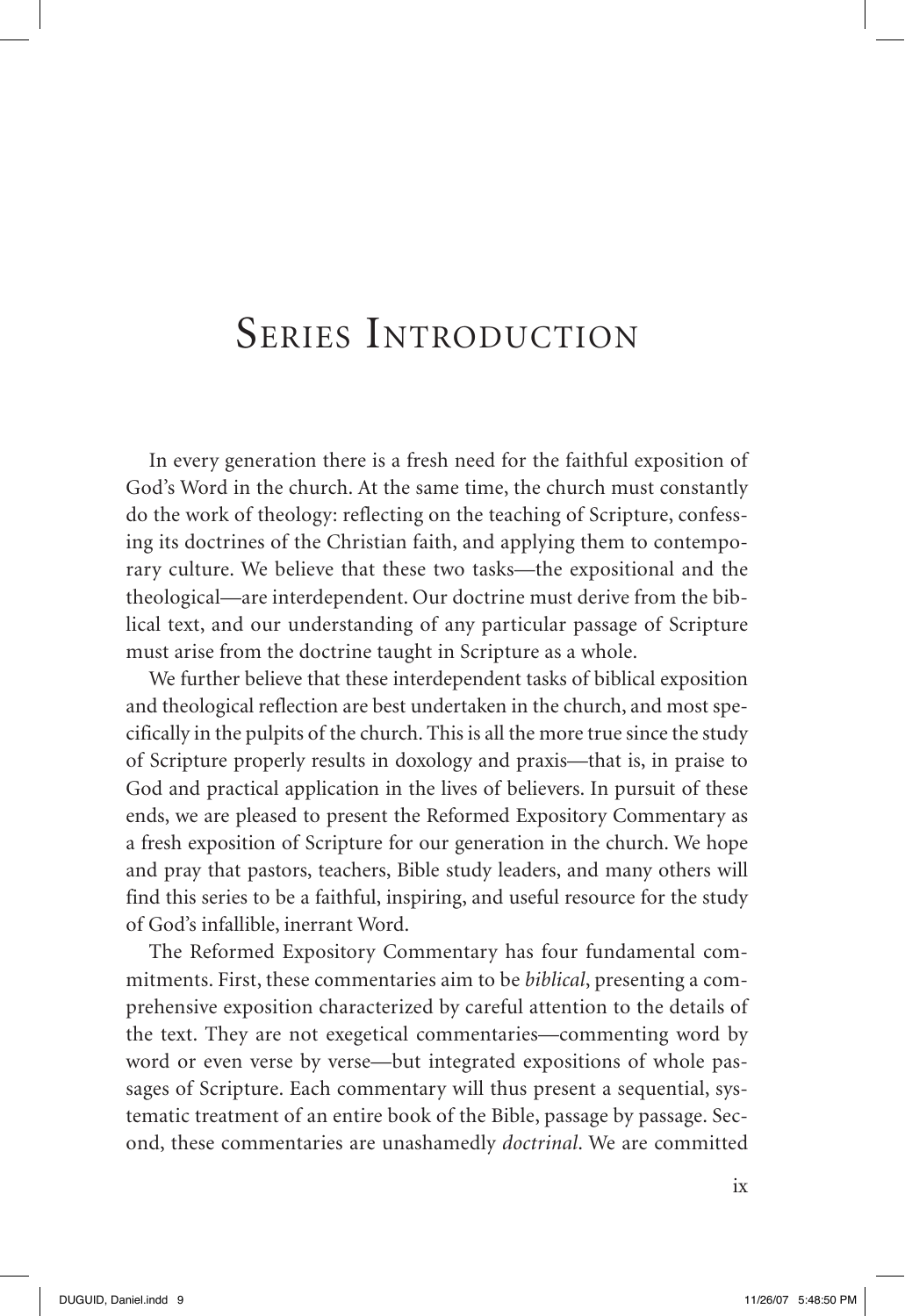#### *Series Introduction*

to the Westminster Confession of Faith and Catechisms as containing the system of doctrine taught in the Scriptures of the Old and New Testaments. Each volume will teach, promote, and defend the doctrines of the Reformed faith as they are found in the Bible. Third, these commentaries are *redemptive-historical* in their orientation. We believe in the unity of the Bible and its central message of salvation in Christ. We are thus committed to a Christ-centered view of the Old Testament, in which its characters, events, regulations, and institutions are properly understood as pointing us to Christ and his gospel, as well as giving us examples to follow in living by faith. Fourth, these commentaries are *practical*, applying the text of Scripture to contemporary challenges of life—both public and private—with appropriate illustrations.

The contributors to the Reformed Expository Commentary are all pastor-scholars. As pastor, each author will first present his expositions in the pulpit ministry of his church. This means that these commentaries are rooted in the teaching of Scripture to real people in the church. While aiming to be scholarly, these expositions are not academic. Our intent is to be faithful, clear, and helpful to Christians who possess various levels of biblical and theological training—as should be true in any effective pulpit ministry. Inevitably this means that some issues of academic interest will not be covered. Nevertheless, we aim to achieve a responsible level of scholarship, seeking to promote and model this for pastors and other teachers in the church. Significant exegetical and theological difficulties, along with such historical and cultural background as is relevant to the text, will be treated with care.

We strive for a high standard of enduring excellence. This begins with the selection of the authors, all of whom have proven to be outstanding communicators of God's Word. But this pursuit of excellence is also reflected in a disciplined editorial process. Each volume is edited by both a series editor and a testament editor. The testament editors, Iain Duguid for the Old Testament and Daniel Doriani for the New Testament, are accomplished pastors and respected scholars who have taught at the seminary level. Their job is to ensure that each volume is sufficiently conversant with up-to-date scholarship and is faithful and accurate in its exposition of the text. As series editors, we oversee each volume to ensure its overall quality—including excellence of writing, soundness of teaching, and usefulness

 $\mathbf X$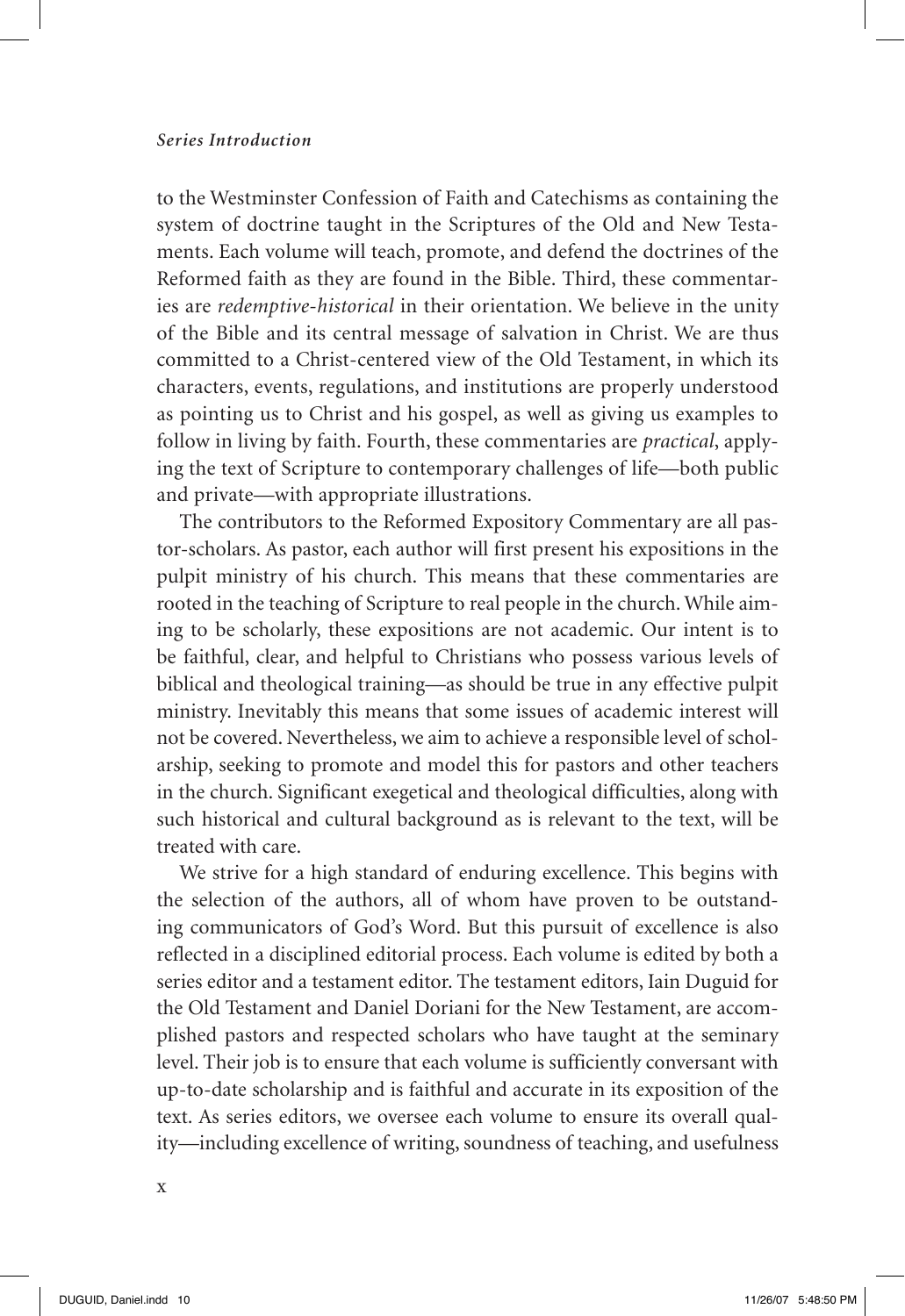in application. Working together as an editorial team, along with the publisher, we are devoted to ensuring that these are the best commentaries our gifted authors can provide, so that the church will be served with trustworthy and exemplary expositions of God's Word.

It is our goal and prayer that the Reformed Expository Commentary will serve the church by renewing confidence in the clarity and power of Scripture and by upholding the great doctrinal heritage of the Reformed faith. We hope that pastors who read these commentaries will be encouraged in their own expository preaching ministry, which we believe to be the best and most biblical pattern for teaching God's Word in the church. We hope that lay teachers will find these commentaries among the most useful resources they rely upon for understanding and presenting the text of the Bible. And we hope that the devotional quality of these studies of Scripture will instruct and inspire each Christian who reads them in joyful, obedient discipleship to Jesus Christ.

May the Lord bless all who read the Reformed Expository Commentary. We commit these volumes to the Lord Jesus Christ, praying that the Holy Spirit will use them for the instruction and edification of the church, with thanksgiving to God the Father for his unceasing faithfulness in building his church through the ministry of his Word.

> Richard D. Phillips Philip Graham Ryken Series Editors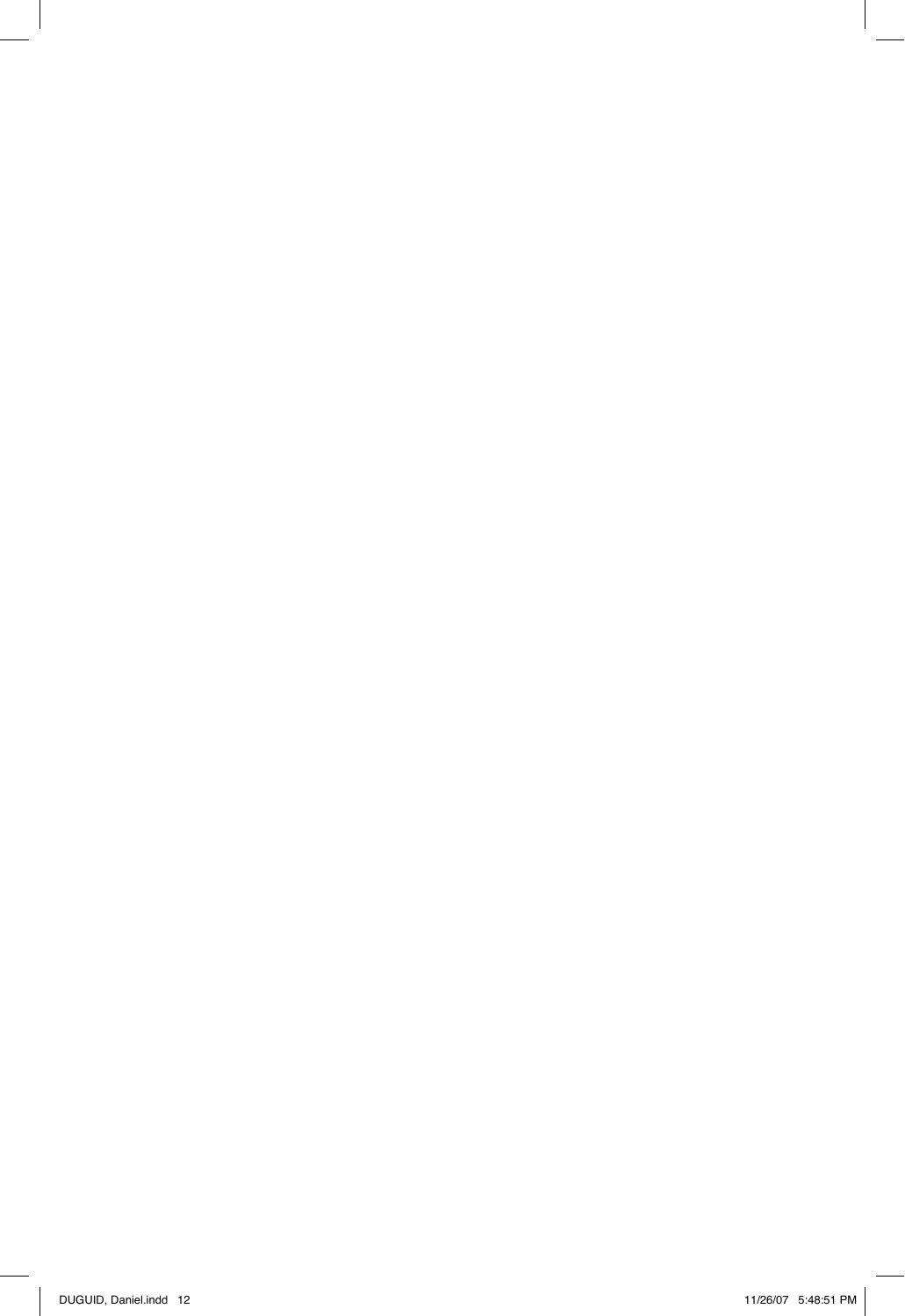### PREFACE

The Book of Daniel is both familiar and unfamiliar to most Christians, and consequently poses its own unique challenges to preachers. The stories of Shadrach, Meshach, and Abednego in the fiery furnace and Daniel in the lion's den are the staples of children's Bible story books and Sunday school classes, and so are well-known even in an age of increasing biblical illiteracy. Most have been taught to read them as tales intended to encourage believers to "Dare to be a Daniel," to live for Christ in a hostile world. That is indeed part of their purpose: they provide models for believers living in an alien world as to how they can both serve the culture in which they find themselves and at the same time live lives that are distinctive from that culture. They encourage believers to remain faithful, no matter what the cost. Yet the reality is that few of us can really claim to come close to the standard set for us by Daniel and his friends: we are all compromised in many ways by the pressures of our environment. It is important therefore to be reminded at the same time of the one greater than Daniel who has perfectly lived the exilic life of service and separation for us, Jesus Christ.

The latter chapters of Daniel's vision are more unfamiliar and daunting to most believers. They may have been exposed to a variety of end-times speculations constructed from an amalgam of these texts and others drawn from elsewhere in the Bible, but few have been encouraged to consider how these apocalyptic passages encourage all believers, whether or not they find themselves living during the final pages of world history. Here too, seeing the centerpiece of these visions as the exalted heavenly Son of Man who took flesh amongst us in the person of Jesus Christ can bring these often puzzling visions to bear on our everyday lives in a whole new way. It is my

xiii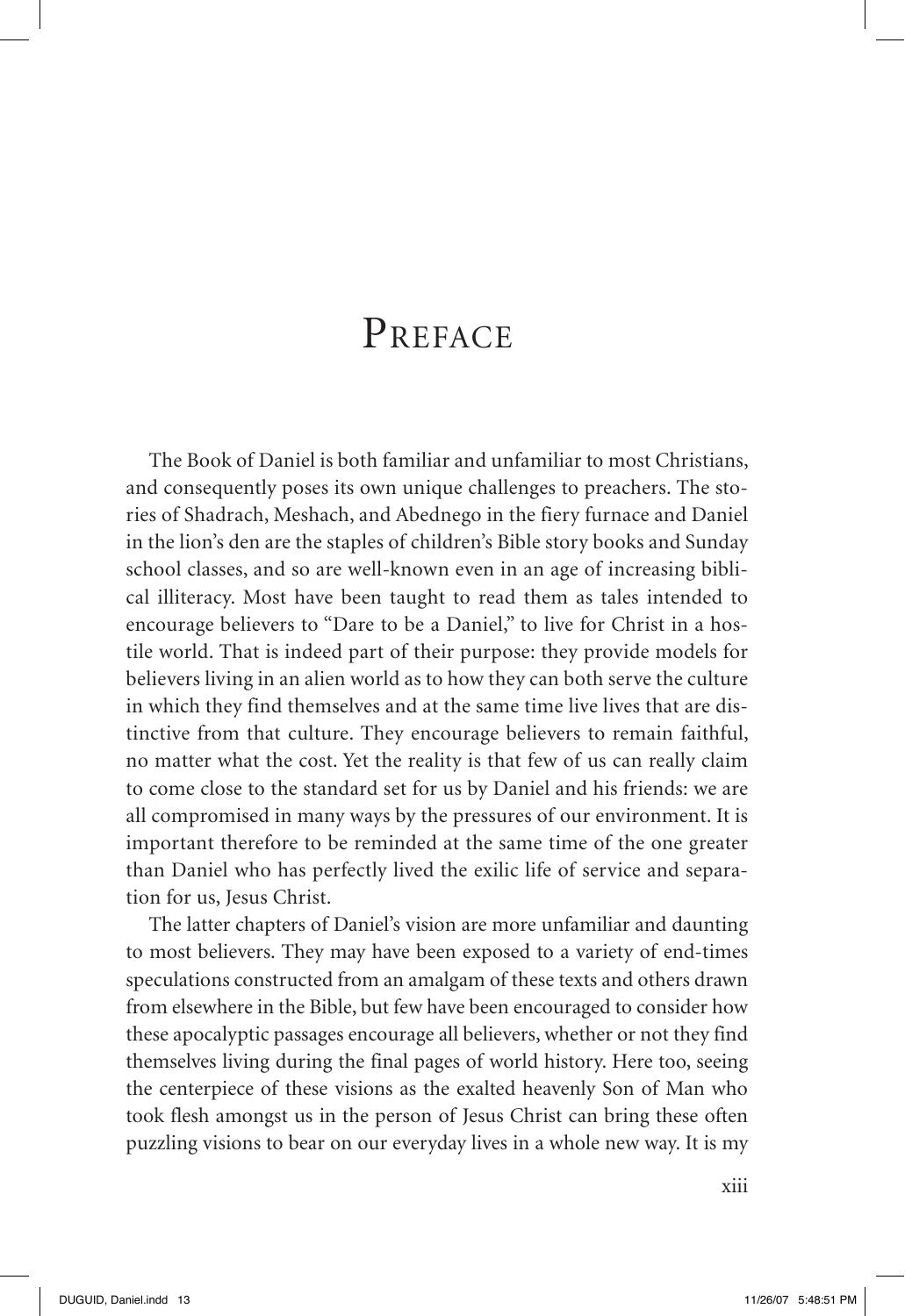#### *Preface*

prayer that this commentary will help Christians to see how the gospel of Jesus Christ is at the heart of the Book of Daniel.

These sermons were originally preached at Grace Presbyterian Church in Fallbrook, California, shortly before I moved to Pennsylvania. I would like to thank the elders and the congregation of that church for their constant love and encouragement. We all miss you greatly but are encouraged to see God's grace continuing to be poured out upon you through the ministry of my former co-pastor, Rev. Ken Han. This book is dedicated to Ken and his wife, Yoori, with gratitude to God for sending you to our church and equipping you with the gifts and character necessary for the work of gospel ministry.

I would also like to thank my wife, Barb, for her part in my own ongoing spiritual growth and development. Her ability to be open and unstintingly honest about her own sinful heart and her consequent passionate love for the grace of God in the gospel is a constant inspiration to me: I pray that as I grow in the Lord I may learn increasingly to share her humility, love, and compassion. My children have patiently endured the trials and joys of being part of a pastor's family. Thank you Jamie, Sam, Hannah, Rob, and Rosie for regularly making us look much better parents than we are. We thank the Lord for his continued work in each of your hearts and pray that you may daily grow in your knowledge of the depth of your own sin and the magnificence of your Savior, Jesus Christ.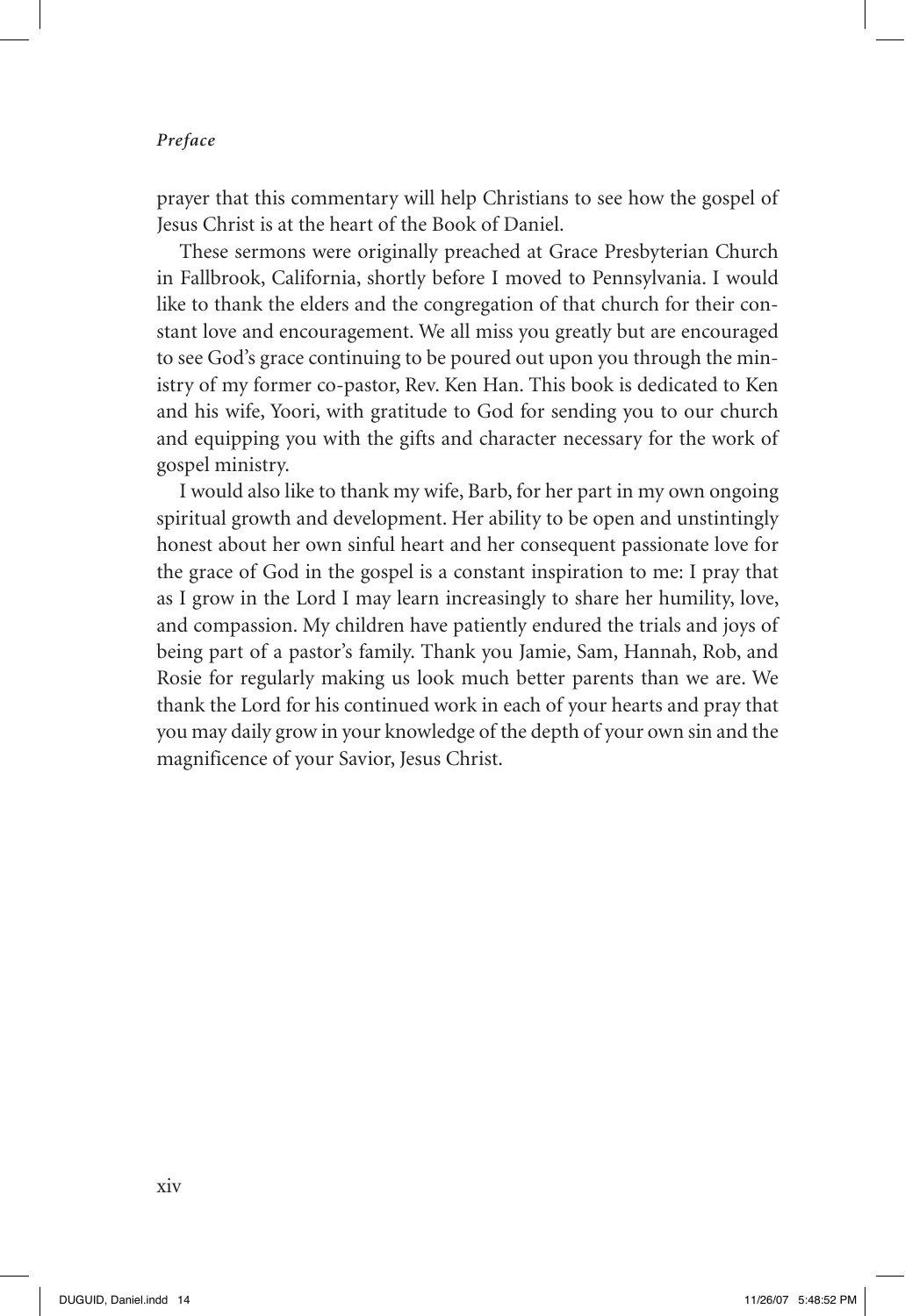

## FAITH ENDURING THROUGH ADVERSITY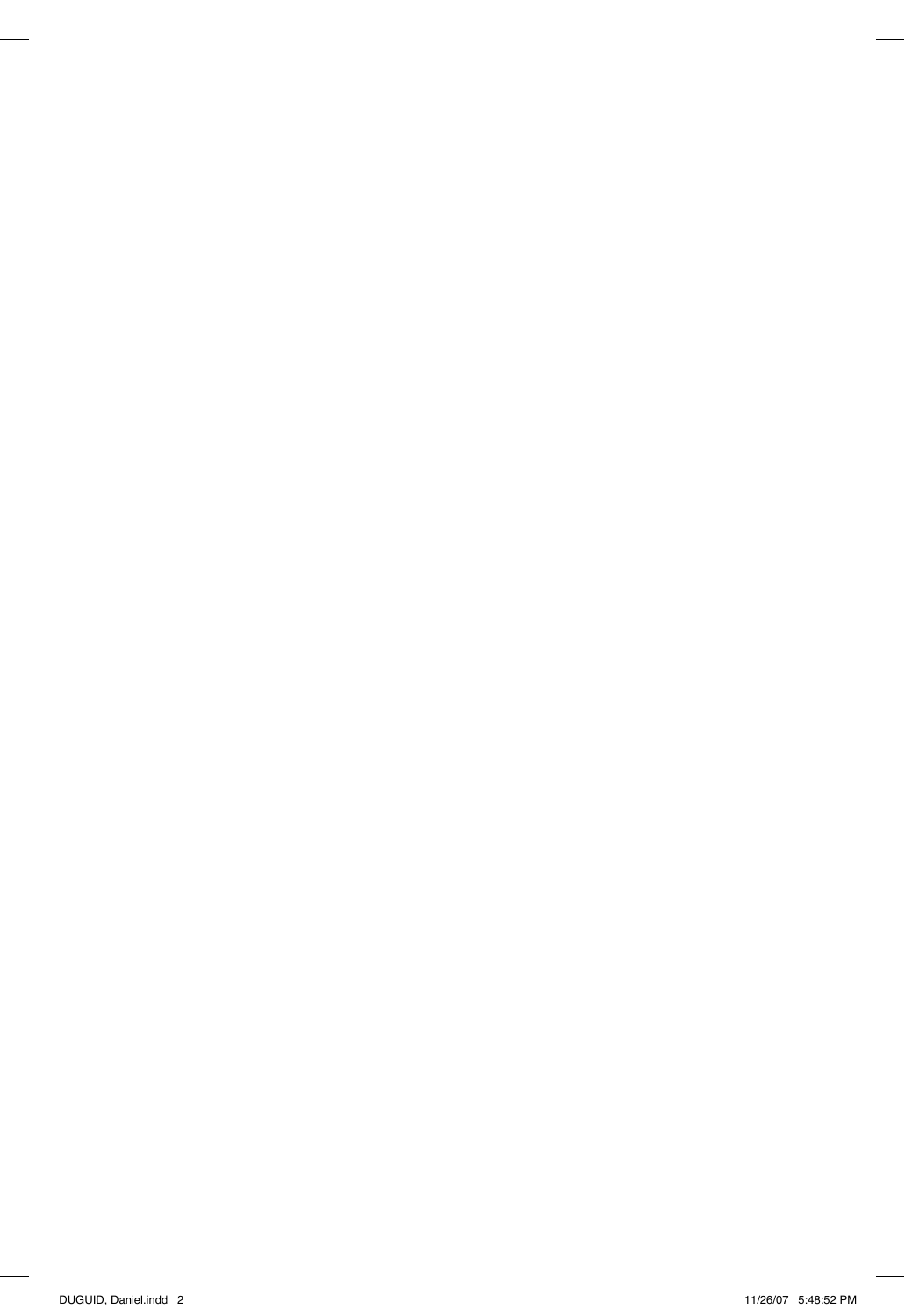1

# WHEN THE WORLD DOES ITS WORST

### *Daniel 1:1–21*

*But Daniel resolved not to defile himself with the royal food and wine, and he asked the chief official for permission not to defile himself this way.* (Dan. 1:8)

**THERE IS A fascinating genre of literature that goes by the name "Alternative Histories." These novels imagine what life would be like if history had turned out differently from the way that it did. In the alternative his** "Alternative Histories." These novels imagine what life would be like if history had turned out differently from the way that it did. In the alternative history novel *SS-GB*,<sup>1</sup> Len Deighton imagines, "What if Adolf Hitler had focused all of his attention on invading Britain in 1940 and had not started a second front against Russia?" Very possibly, he would have made a successful assault, and the result would be a very different face for Britain and Europe today. In all likelihood, people in those countries would have grown up in a repressive police state, living in constant fear of the authorities.

For some Europeans, of course, that is not such an alternative history. I regularly teach in a small seminary in Latvia, and the young men in this

. Len Deighton, *SS-GB: Nazi Occupied Britain, 1941* (New York: Knopf, 1979).